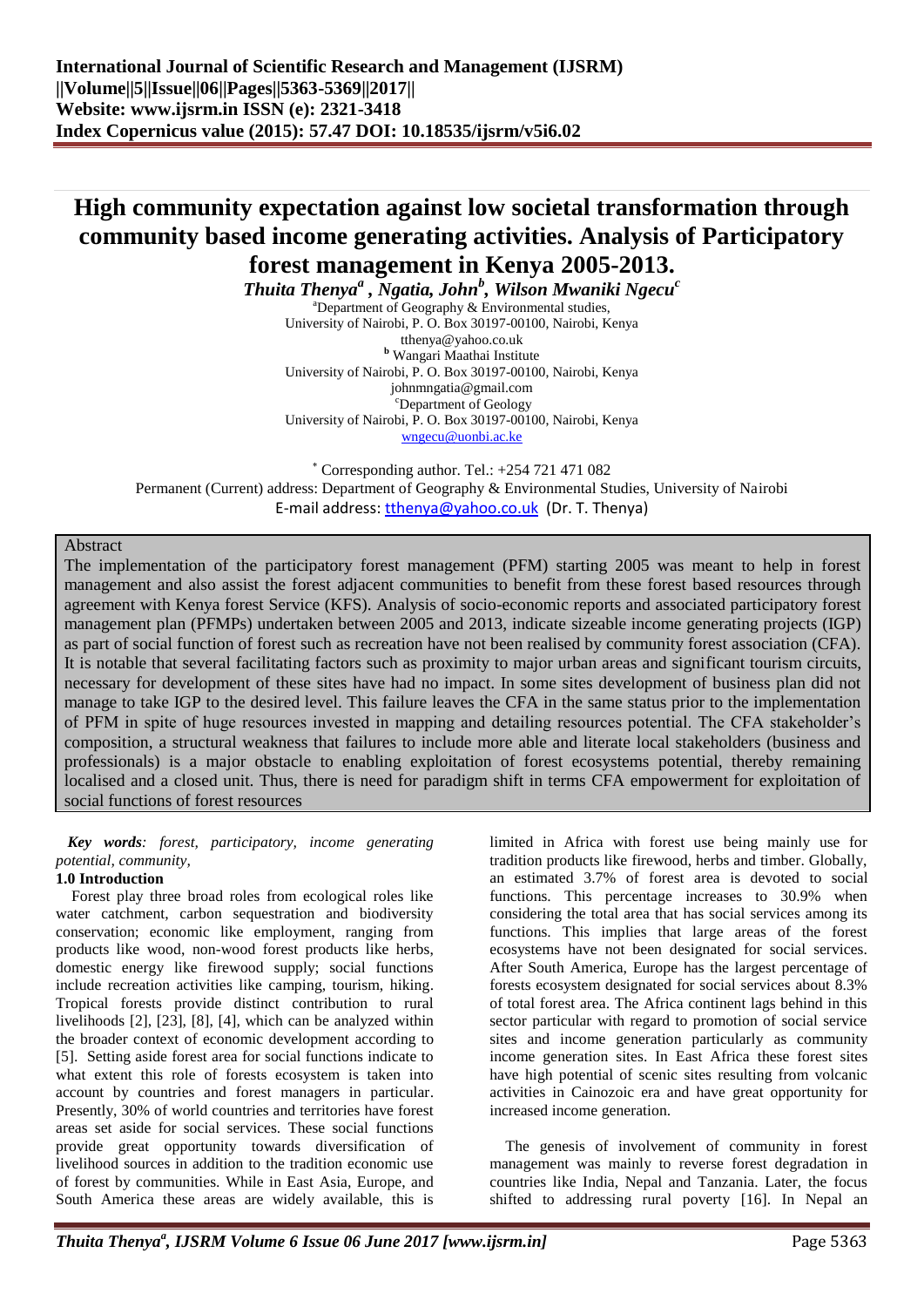important activity of community forestry is income generation. The Community Forest User Groups (CFUGs) in Nepal generate income from various sources such as the sale of forest products, membership fees, and fines from rule violators. The income generated is not shared with the government; instead, it accumulates in the CFUG funds. The traditional approach has been to target tree growing in form of plantation as major source of income. The involvement of wide stakeholders membership in forestry was meant to improve management, reduce destruction and increase forest cover. In Kenya, following the paradigm shift from command and control, participatory forest management (PFM) was formally adopted in Kenya in 2005 with the enactment of Forest Act 2005 [24]. Although communities had been involved informally in forest management, the momentum picked up with enactment of the forest legislation in 2005 to facilitate their involvement. Following this paradigm shift, a new focus on forest products emerged from the tradition forest products like firewood, grazing/forage, herbal plants and water; an interest has been growing in recreation industry as way of diversifying their livelihood and income sources. It is notable that prior to the enactment of Forest Act 2005 now revised to Forest Act 2016, community self-initiative towards forest protection and conservation had picked up in earnest in the late 1990s. At that time, there was no drive towards income generation but was mainly conservation.

#### **2.0 Methodology**

In this research qualitative and quantitative analysis of the various participatory management forests plan (PFMP) were carried out. The selection PFMP sites considered ecoclimatic zone, dry and humid of the forest in the country, proximity to urban area development and tourists destination and circuits. The first level of analysis was the socioeconomic reports generated during the preparation of PFMPs (2009-2013), which were the basis of identifying forest based opportunities and they also contained characteristic features of community forest association. During this stage, various parameters were comparatively analysed from Community Forest Association (CFA) organisation such genesis, literacy level of the community, income sources and forest use preference. Other parameters analysed were forest threats, time since PFMP was completed, forest biodiversity, tourism attraction features, income generation potential (IGP) and constrains to achieving IGP from community perspective. This was followed by analysis of PFMP zonation and finally the participatory forest management plan (PFMP). Rapid sites analysis was undertaken in 2014 to re-establish the status in these PFMP sites using a short checklist.

#### **3.0 Results and Discussion**

### **3.1 Characteristic of selected sites**

The various PFMP sites analysed had different operation period upon approval by Kenya Forest service (KFS), for Iveti forest approval was between 2011 – 2016, Upper Imenti (2009-2014), Kahurura-Nanyuki (2011-2015) [9], [10], [11]. These forests ecosystem have a combination of plantation forest and natural forest in varying proportions Iveti 364.07 ha with 260.35 ha, as plantation; Upper Imenti 13904.27ha with 1,085.3 ha, plantation; Kahurura-Nanyuki -

9,854.6 ha Plantation 1227.38 ha). The geo-location characteristic features for the various sites display wide beneficial features that would enable them to tap the potential within their area. Iveti forest is located within the urban area of Machakos, which is fast expanding towards Nairobi metropolitan. The upper Imenti forest is located within the Meru urban area also with the forest bordering Meru-Nanyuki highway, within the Mt Kenya ecosystem a major tourist attraction in Kenya. The Kahurura-Nanyuki forest is a short distance from Nanyuki town, along the busy tourist northern corridors. It is part of the major tourist attraction of Mt Kenya and also within the fast expanding Nanyuki town that have attracted several foreigners as residents. With the Mount Kenya ecosystem circuit other tourist facilities that are conveniently accessible include Naro Moru lodge, Bantu, Sport Man Arms, Ol Pajeta and sweet waters. In addition there are two airstrips in this tourist circuit [11].

#### **3.2 Community Forest Association structural arrangement**

The community forest association (CFA) is an important community organisation structure for stakeholders engagement. CFA organisation is necessary in attracting investors and other stakeholders, especially where it is structured to easily accommodate new entrant. The structural design of the CFA is such that its starts from household level from where user groups are formed, which in turn forms legal entities in the name of community based organisations (CBOs) (Fig 1). It is from these CBOs that representation to the CFA is drawn.



**Figure 1: CFA structural arrangement**

In some instances like in the case of Iveti and Upper Imenti the community based organisations are drawn from nine organisations based on forest zonation area, which is a common trend in most community based organisations in Kenya. This ensures that all the administrative units around the forest are catered for. This makes the CFA structurally a grass root organisations that initially locks out other stakeholders at this stage, who might be business people, local professionals or other organisations. According to [6], to realise empowerment in society, there is need for construction of links that taps on individual stakeholders strength, competence and proactive behaviour. In the case of CFA in Kenya, this component is missing in the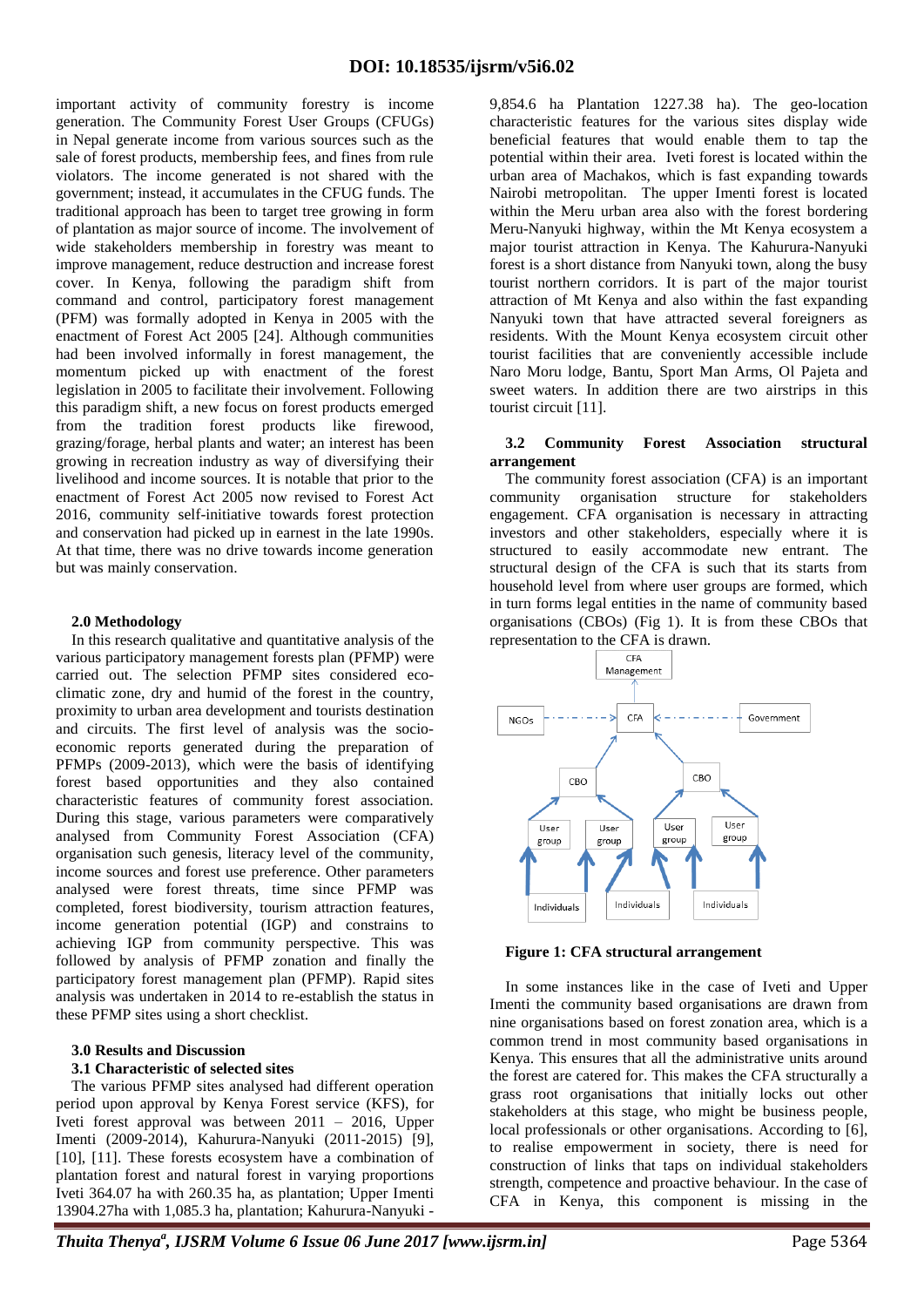construction of these organisations thus creating a structural weakness. Participation of wider community is critical in ensuring ability to achieve intended goals and improve access to resources.

The first structural weakness of the CFA is imbedded in its formation, which creates inherent weakness. Apart from the local community other potential stakeholders join the CFA as special groups with no grassroot representation based on this structure (fig 1). In deed quite often business people and professionals even when they come from the same area as other CFA members they are invited as advisors with restricted function role. According to [13] CFA lack of defined structure and hierarchy at local, regional, and national levels, with no clear exclusion and inclusion definitions, which creates a major challenge to their growth. They tend to be protective to membership, thus locking out important growth agents. The injection of expert knowledge in organisations often acts as accelerators of the growth, since they bring with them knew knowledge such as re-organising the organisation for effectiveness, what the CFA fears most. According to [19], 94% of the 22 CFA they analysed had undertaken regular elections but analysis indicated continued involvement in tradition forest activities. This is mainly because the elections largely involved local community and no new interest was sourced from other stakeholder nor were there interest from outsiders. While there is no guiding policy on CFA formation in Kenya, purely left to community own design, the individuals involved in CFA formation and management at the local level do not make efforts to bring on board professions or local companies. This is the missing energy in CFA that would help them tap on social functions of forest for livelihood support such as income.

The formation of several CFAs in early 2000s was as a response to forest destruction as witnessed in Upper Imenti forest, Rumuruti forest among others, thus more concerned with ecological functions [24], [17]. Similarly, at the same time the agitation for management regime change in forest management in early 2000s was as a response to forest destruction rather than need for creation of income generation through tapping into forest social functions. This need required grass root communities that would pay close watch to the happening in the forest and create a buffer zone for outsiders keen on forest exploitation illegally for economic gains. However, the CFA as organisation never moved on to improve their livelihood through tapping into social functions where income could be raise as result of effective focus on ecological functions. A study by [13], [12] noted that challenges posed by CFA's include lack of transparency among officials, failure of some members to contribute funds, sharing of benefits, and a dictatorial tendency among some of the leaders. Most of studies on obstacle to realisation of community forestry have largely focussed on access, lack of participation, elites capture and equity but not on structural arrangement [14], [9]. These issues though relevant are to some extent shaped by structural arrangement of community forestry. Some authors have noted that the word 'community' can obscure a variety of group affiliations and concerns regarding the term community [3], [9]. This obscureness precipitate the structural weakness and thus the inability to realise social

functions benefits of forest among other economic gains associated with forest ecosystems.

An assessment of the literacy level of the forest adjacent community, income sources and preference of forest use sheds light on the community structure that connects with the CFA formations and pre-occupation. According to the socio-economic survey conducted in Iveti in 2010, Upper Imenti in 2006 and Kahurura in 2011 the local communities are largely dominated by primary and secondary school literacy level (fig. 2). Literacy level is an important prerequisite for engagement in higher negotiations, exploration of new opportunities and thus this limitation constitute a high liability for the CFA and their ability to secure better revenue from forest ecosystems.



**Figure 2: Literacy level in Iveti, Upper Imenti & Kahurura forest Ecosystem**

In Kenya, generally when people get education they move out of rural areas in search of jobs and improved livelihood. The effect of this migration to urban areas is to leave low literacy capacity in rural area thus limiting ability to handle demand and complexity of PFM beyond normal forest use of firewood, patrol and grazing, filtering literacy levels. This means that the panacea to PFM performance improvement lies in rural communities tapping on literate urban migrants, who have ability to engage Kenya forest service (KFS) in demanding more benefits from forest resources. Karura forest is one such case, being located in Kenya capital city that is Nairobi, it benefits largely from such elite input and has been able to demand more from KFS in terms of forest management and beneficial use of the forest with a great focus on social functions of the forest rather than products extraction. According to [21] study of the impact of a literacy in Kenya and Uganda comparing literate and non-literate persons found that literacy have impact on individual performance and success. Having high literacy allows individuals to high ability to greater selfconfidence, self-esteem, the ability to participate in and influence new spaces, the ability to formulate and express ideas, and improved relationships with partners.

## **3.3 Livelihood and Forest Preferential Use**

When livelihood support and income sources are considered they point to the stagnation of the community and the need to re-examine the current CFA composition and approach in forest management. A case point is Iveti forest where the main sources of livelihood according to 2010 socio-economic is crop farming (88%), livestock rearing (70%) and poultry (44%). Similarly, in Kahurura this is mainly crop farming (77%), livestock-milk and poultry (49%). This emphasises the common livelihood approach. On seeking to understand the most preferred form of forest use the variation were strongly skewed towards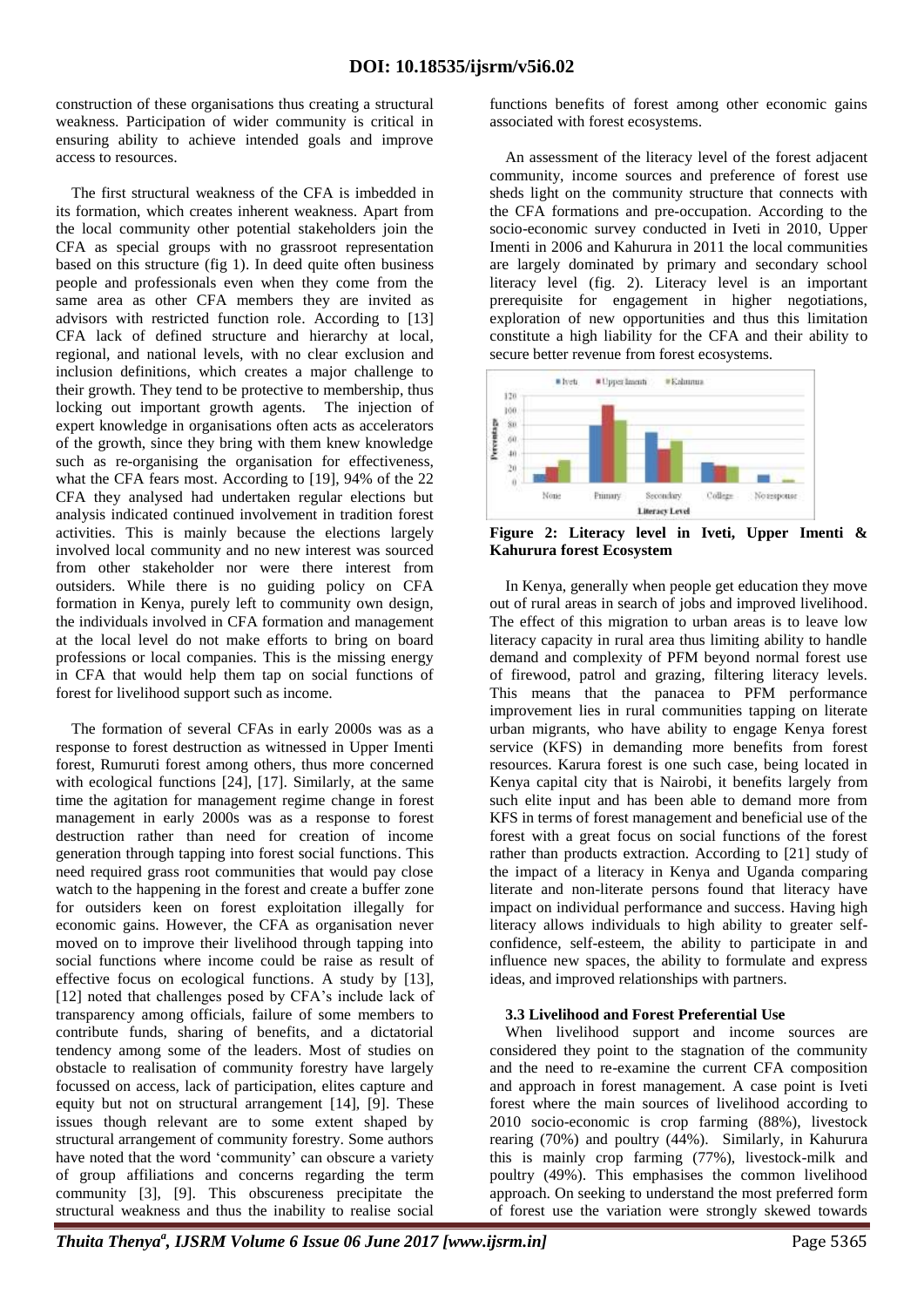extraction of forest products (Fig. 3, a, b, c). This is also reflected in potential sites for social forestry where inclination towards extraction is high, due to limited capacity and the need to meet local livelihood. This could be associated with limitations of individual members of the forest association. Education has long been identified as key to translating the ideals of sustainable development into practice through enhancing people's skills and capacities to respond to change and supporting the transition to a green economy [20].



**Figure 3 (b): Preferential use of Forest in Upper** 



**Figure 3 (c): Figure 1: Preferential use of Forest in Kahurura**

#### **3.4 CFA formation goal**

This aims of forming groups associated with respective forest was further assessed, it emerged that the wide spread objective was forest conservation but not investments. It is evident that forest destruction has reduced under CFA watch starting early 2000s. In Iveti the aim of the groups was to rally the local communities neighbouring the gazzetted forests into the management of the forests to ensure increased ownership and protection of the forests through Participatory Forest Management (PFM). In Upper Imenti the aim of <70% of the groups was conservation and protection with income taking only (10%) and access to forest products (10%) [9]. In Kahurura the most common (58%) aim of the groups was forest conservation followed by improvement on livelihood mainly income (8%). In all the three scenarios, issues of income and recreation are rated low or not at all, meaning that the local community see themselves as having no capacity or they are not aware of how they can contribute to improved livelihood.

The issue of community forest conservation is clearly visible through reduced forest destruction in the country starting early 2000s that can be linked to community surveillance of the forest ecosystem neighbouring them. This change has been recorded in several ecosystems in the country among them lower Imenti, Upper Imenti and Aberdare ecosystem. Studies by [17] indicated that all the 22 CFA analysed, they were heavily involved in forest conservation like seedlings planting, pruning and protection, which is very similar to the findings of this study. Similarly in Madagascar, studies indicated that community based management are effective in reducing deforestation [19]. The threats prior to the PFM process were mainly logging, theft of forest products and fire in Iveti. In Upper Imenti this was charcoal burning and illegal logging, which are highly commercial activities. This was followed by overgrazing, poaching, forest fires and exploitation of fuel wood in that order. In Kahurura, the major problem was logging, poaching and encroachment. In the absence of PFM transformation we are at risk of seeing the emergence of these threats considering that the forest are viewed as major sources of livelihood.

## **3.6 Income Generating Potential**

Among the forests analysed, there several potential sites for social forestry functions that could be used to raise income as recreation facility. In Iveti, some of the tourist attraction that can be developed include four campsites namely Kitale, Kartunda, Ingulyuni and Kusyomuomo in additional to several nature trails and picnic sites that have already been identified (Fig. 4).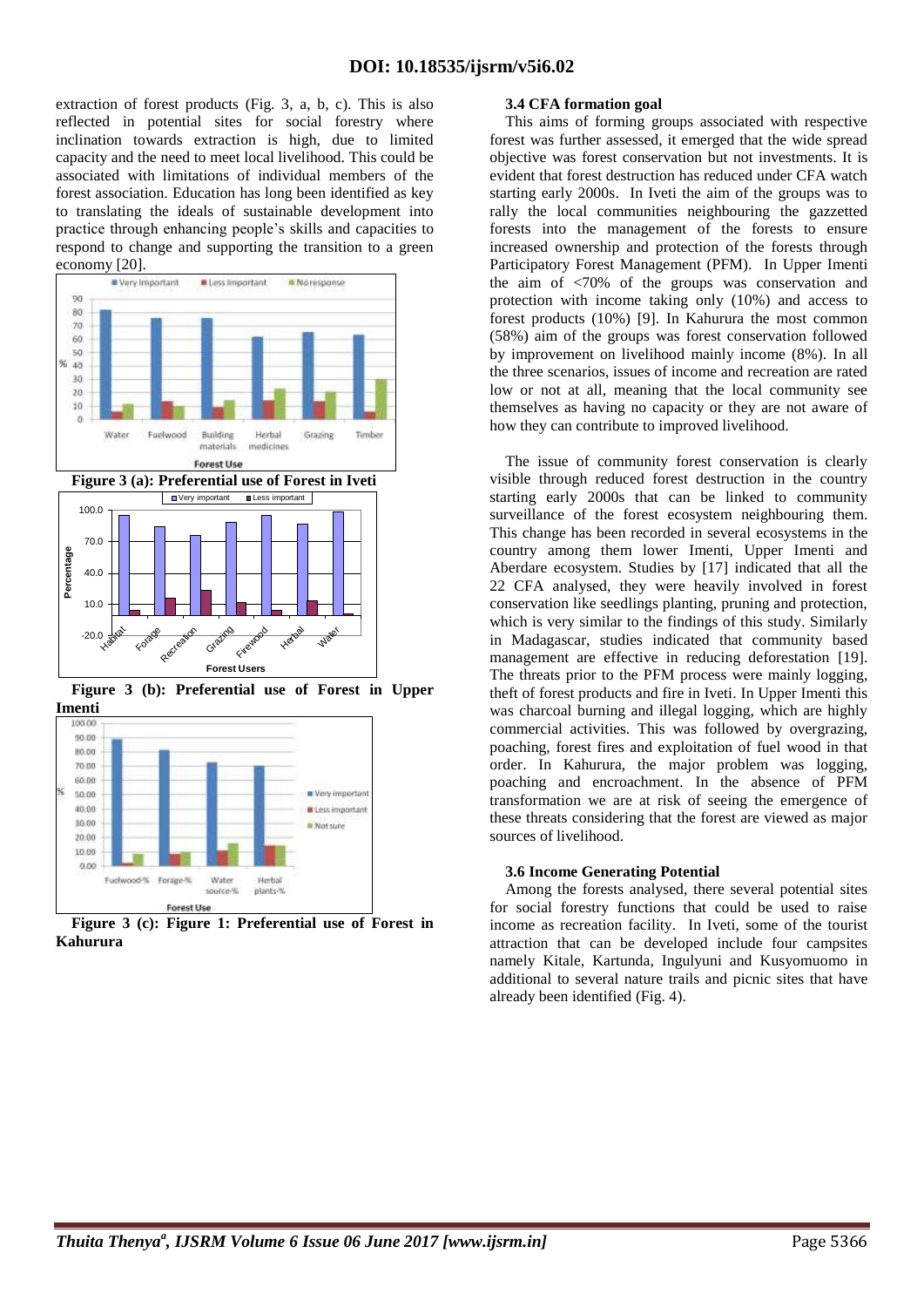

**Figure 4: Zonation and potential social function sites of Iveti forest**

These sites still remain undeveloped in spite of the forest being within a fast developing urban area. Other benefits including camping, tourism and bee keeping, which have not been exploited (Fig. 5).





Kahurura-Nanyuki forest have the highest biodiversity with several fauna species including herbivores like duiker (*Neotrragus moschatus),* bushbuck (*Tragelaphus scriptus*), deffassa water buck, black and white colobus (*Colobus guereza*) and Sykes monkey (*Cercopithecus mitis*). Others are the lesser bush baby (*Galago senegalenses*) and greater bush baby (*Galago crassicaudatus).* The carnivores include spotted hyena (*Crocuta crocuta*) and the striped hyena (*Hyena hyena*). There are several species of birds in the ecosystem including Ayres' hawk eagle (*Hieraaetus dubius),* crowned hawk eagle *(Stephanoaetus coronatus),* hartlaub's turaco *(Turaco hartlaubi)* and Jackson's francolin *(Francolinus jacksoni),* among others [11].

In Kahurura-Nanyuki forest attraction including tourism potential according to 50% of the respondents (Fig. 6).



**Figure 6: Untapped IGP Kahurura**

Some of these sites include potential areas include Secret Valley (with a damaged hotel), Caves- Muteru, Rest houses (Ideal for camp, used by army for practice).

The tourism potential of Nanyuki Forest is even greater due to the other nearby tourist sites in the neighbouring Kabaru forest with *Thegu salt lick campsite*: It is situated in Kabaru (Kandune beat) and has a wonderful site ideal for tourism development (Fig. 7). This sites host *Thegu fishing cam*p: The camping site was established long before independence and is frequented by locals. It stands on two hectares of land and is operated by the Ministry of Fisheries. It is near Thegu Bridge along the main road from Chaka shopping centre to Sagana state lodge.



#### **Figure 7: Zonation and potential social function sites of Kabaru Forest**

In upper Imenti forest eco-tourism is mentioned as important social function of the forest according to 62% of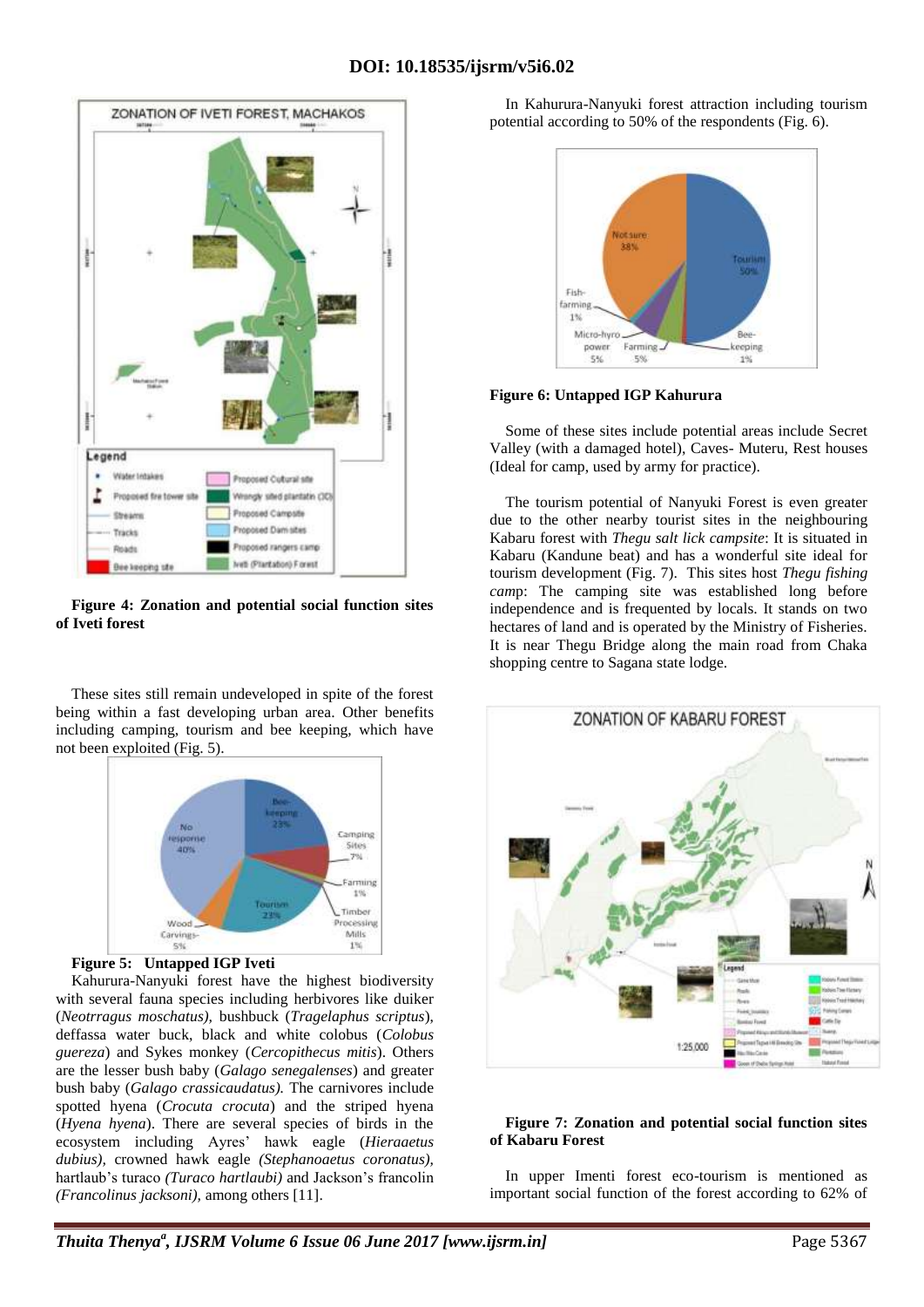the respondents (Fig. 8). However, other extract untapped potential are also noted.



## **Figure 8: Eco-tourism potential at Upper Imenti**

The upper Imenti forest have several fauna species of tourism significant, these include elephants, buffalo (rare), rabbits, dik dik, variety of birds various species of monkeys, porcupines, wild pigs, squirrels and mongoose. In addition several other attractions include Sacred Lake Nkunga, gigantic tree -King Muuru, Ecotourism site at Kithoka beat, campsite at KWS Kithoka beat and Narute trail at Kithoka (Fig. 9).



**Figure 9: Untapped IGP Upper Imenti**

#### **3.7 Income generating activities not developed and constrains**

In Iveti some of the constraints identified to income generating activities area insufficient funds (18%), capacity to manage project (22%) and government restrictions (9%). These reflect real challenges that could be resolved through structural arrangement where assistance and capacity is build either directly or through partnership. Injection of

ideas and direct involvement of professional stakeholders could help tap into this potential. In upper Imenti forest, the development of these identified potential sites are also constrained by funds (52%), which could be overcome through partnership and capacity of the local community, which might be due to literacy level (36%). Similarly In Kahurura forest, the same factors were mentioned as posing major constrains to development of IGP, namely capital 19%, capacity 35% and information flow (3%). These are factors that can be resolved through local arrangement. It is a fact that procurement of these sites through government competitive bidding present a huge bottle necks for community because of the way it is structured such as legal and financial requirements. In areas like tourism the only way out is through reserved investments or portion of it and involvement of local investors such as hoteliers.

According to [17], introduction of PFM enabled CFA to participate in forest protection, monitoring and management but have limited involvement in decision making, forest income and resource control rights. This puts CFA at disadvantaged position in terms of improvement of livelihood in spite of huge investment of time in forest matters. To ensure viability and sustainability of PFM, [17] notes the need for access to forest revenue and improved access rights, but fails to pint out the exploitation of forest social functions. The Forest Act 2016 and predecessor Forest act 2005, provide limited user rights that are strongly mirrored on the traditional use with no access to high income investments. While studies by [15] indicated that household in PFM benefited more than none-PFM zones, the benefits were mainly along low income areas like beekeeping, butterfly farming, mushroom farming, ecotourism and forest related employment. Similarly, documentation done by [13] on assessment of CFA that were formed between 1999 and 2009 found same activities. These benefits did not included benefits from plantation harvesting and investments in recreation like hotels, yet conservation is a major pre-occupation of CFAs. In Lembus forest, [12] found community had effectively contributed in forest conservation by 75% involvement in tree planting. A shift from purely these traditional engagements to additional of other high income venture will help in transformation of communities in terms of improved livelihood.

#### **4.0 Conclusion**

The CFA operating in different forest areas have huge unexploited social forest function potential. The literacy level and structural weakness of the CFA that constrains engagement of professionals with more literacy level or local business is a major undoing. Thus, there is need to revisit the CFA formation and their operation with a view to injecting more resources in terms of more stakeholders who can be operation members of the CFA that could bring new ideas. Exploitation of the social functions of forest ecosystem could help improve the livelihood of the local community but a paradigm shift is necessary in CFA formation and operations. For example, local partnership would help to bridge the gap between literacy level and build capacity of these forest associations to use forest ecosystem near urban areas as recreation site and also as green spaces, thus raise income. It is notable that to exploit these social functions of the forest, policy framework would